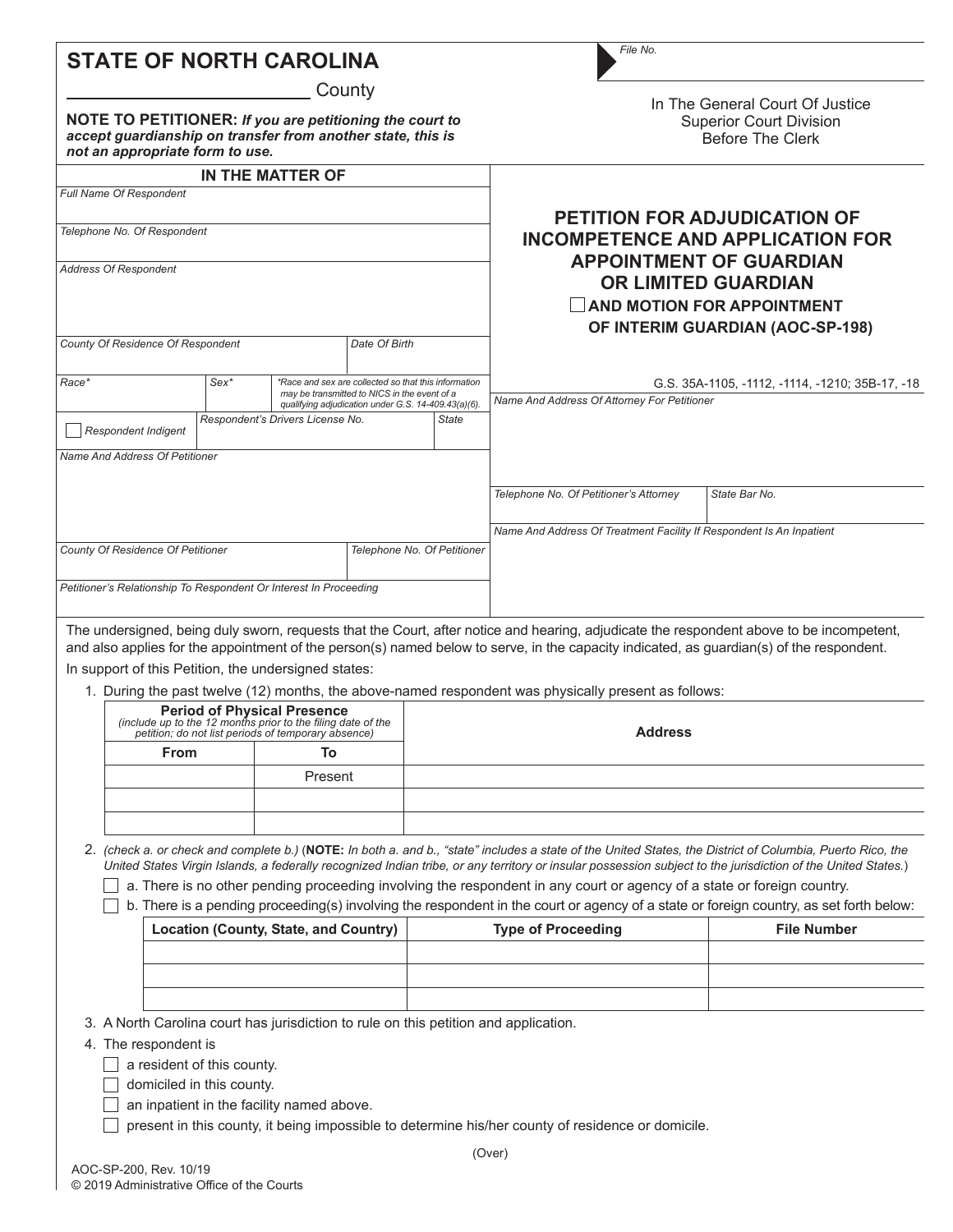| 5. The respondent is incompetent in that he/she lacks sufficient capacity to manage his/her own affairs or to make or communicate<br>important decisions concerning his/her person, family, or property, as shown by the following facts: (Set forth the facts which tend to<br>show that the respondent is incompetent. Include cause of incompetence, which may be mental illness, intellectual disability, epilepsy, cerebral<br>palsy, autism, inebriety, senility, disease, injury, or other cause and give facts demonstrating lack of capacity. Be specific.) |                                                                                                                            |                                                      |                               |                               |
|----------------------------------------------------------------------------------------------------------------------------------------------------------------------------------------------------------------------------------------------------------------------------------------------------------------------------------------------------------------------------------------------------------------------------------------------------------------------------------------------------------------------------------------------------------------------|----------------------------------------------------------------------------------------------------------------------------|------------------------------------------------------|-------------------------------|-------------------------------|
|                                                                                                                                                                                                                                                                                                                                                                                                                                                                                                                                                                      |                                                                                                                            |                                                      |                               |                               |
| 6. The respondent's next of kin, if any, and other persons known to have an interest in this proceeding are:                                                                                                                                                                                                                                                                                                                                                                                                                                                         |                                                                                                                            |                                                      |                               |                               |
| <b>Name And Address</b>                                                                                                                                                                                                                                                                                                                                                                                                                                                                                                                                              |                                                                                                                            | <b>Name And Address</b>                              |                               |                               |
| <b>County Of Residence</b>                                                                                                                                                                                                                                                                                                                                                                                                                                                                                                                                           | Telephone No.                                                                                                              | <b>County Of Residence</b>                           |                               | Telephone No.                 |
|                                                                                                                                                                                                                                                                                                                                                                                                                                                                                                                                                                      |                                                                                                                            |                                                      |                               |                               |
| Relationship To Respondent Or Interest In Proceeding                                                                                                                                                                                                                                                                                                                                                                                                                                                                                                                 |                                                                                                                            | Relationship To Respondent Or Interest In Proceeding |                               |                               |
| <b>Name And Address</b>                                                                                                                                                                                                                                                                                                                                                                                                                                                                                                                                              |                                                                                                                            | <b>Name And Address</b>                              |                               |                               |
| <b>County Of Residence</b>                                                                                                                                                                                                                                                                                                                                                                                                                                                                                                                                           | Telephone No.                                                                                                              | <b>County Of Residence</b>                           |                               | Telephone No.                 |
| Relationship To Respondent Or Interest In Proceeding                                                                                                                                                                                                                                                                                                                                                                                                                                                                                                                 |                                                                                                                            | Relationship To Respondent Or Interest In Proceeding |                               |                               |
| 7. General statement of respondent's assets and liabilities, including any income and receivables to which he/she is entitled:                                                                                                                                                                                                                                                                                                                                                                                                                                       |                                                                                                                            |                                                      |                               |                               |
| Assets                                                                                                                                                                                                                                                                                                                                                                                                                                                                                                                                                               | Liabilities                                                                                                                |                                                      | <b>Income and Receivables</b> |                               |
| <b>Real Property</b>                                                                                                                                                                                                                                                                                                                                                                                                                                                                                                                                                 | Mortgage Loans                                                                                                             |                                                      | Wages & Salaries              |                               |
|                                                                                                                                                                                                                                                                                                                                                                                                                                                                                                                                                                      | $\mathcal{L}^{\mathcal{L}}(\mathcal{L}^{\mathcal{L}})$ . The set of $\mathcal{L}^{\mathcal{L}}(\mathcal{L}^{\mathcal{L}})$ |                                                      |                               | $\frac{1}{2}$                 |
| Tangible Personal Property<br>$\frac{1}{2}$                                                                                                                                                                                                                                                                                                                                                                                                                                                                                                                          | Other Secured Loans                                                                                                        | $\frac{1}{2}$                                        | Rents                         |                               |
| <b>Other Personal Property</b>                                                                                                                                                                                                                                                                                                                                                                                                                                                                                                                                       | <b>Unsecured Loans</b>                                                                                                     |                                                      | Pensions                      |                               |
|                                                                                                                                                                                                                                                                                                                                                                                                                                                                                                                                                                      |                                                                                                                            |                                                      | Allowances                    |                               |
| There is a representative payee for government benefits.                                                                                                                                                                                                                                                                                                                                                                                                                                                                                                             | Yes                                                                                                                        | No.<br><b>No</b>                                     |                               | Insurance & Compensation \$   |
| There is a Durable Power of Attorney in place.                                                                                                                                                                                                                                                                                                                                                                                                                                                                                                                       | Yes                                                                                                                        | No                                                   | Other (including SSI/SSDI)    | $\mathbb{S}$ and $\mathbb{S}$ |
| There is a Healthcare Power of Attorney in place.                                                                                                                                                                                                                                                                                                                                                                                                                                                                                                                    | Yes                                                                                                                        |                                                      |                               |                               |
| There is a special needs or other trust in place.<br>The respondent has health insurance through Medicaid,<br>Medicare, or a private insurer.                                                                                                                                                                                                                                                                                                                                                                                                                        | Yes<br>Yes                                                                                                                 | No<br>No                                             |                               |                               |
|                                                                                                                                                                                                                                                                                                                                                                                                                                                                                                                                                                      |                                                                                                                            | $(\bigcap_{x \in \Gamma}$                            |                               |                               |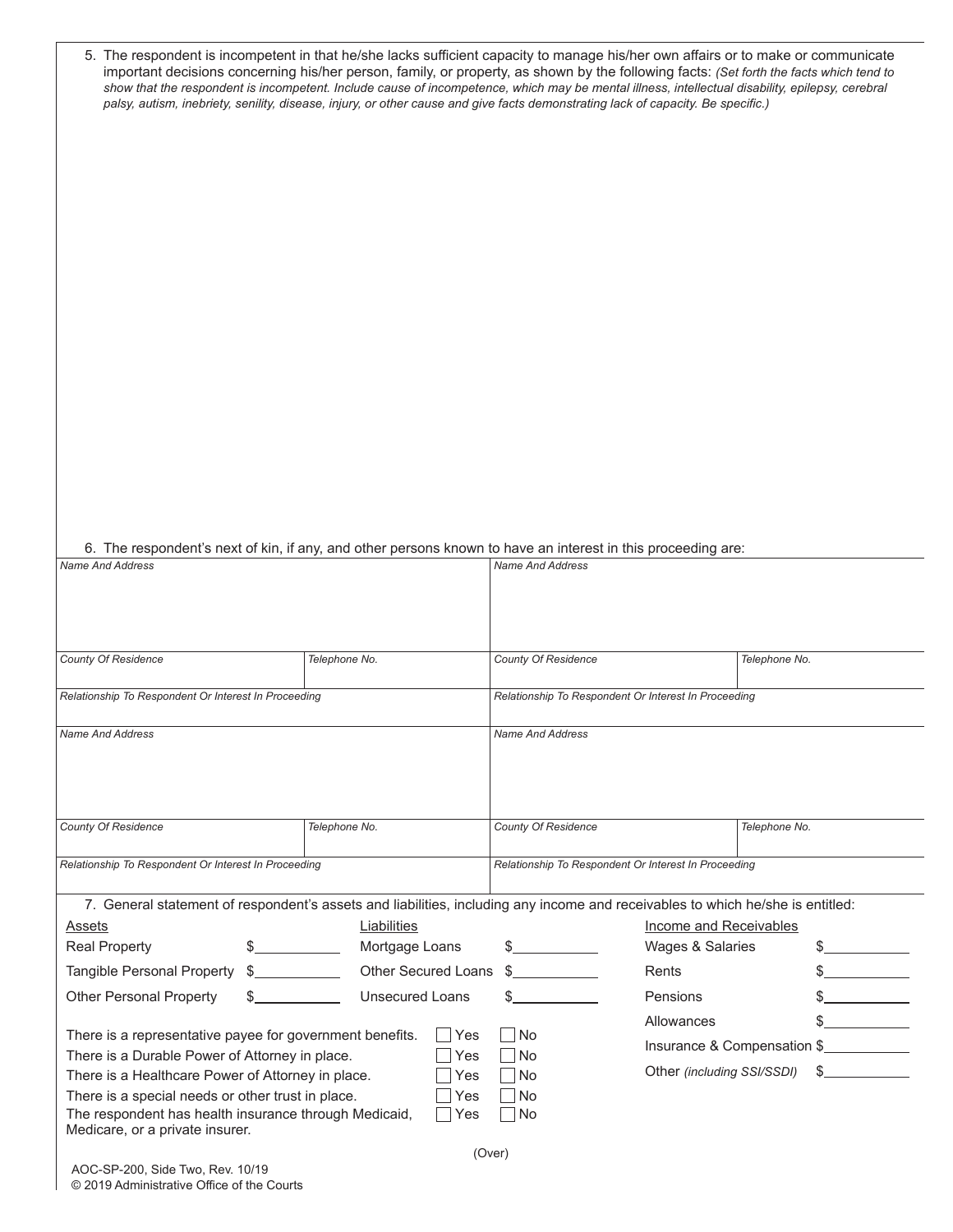|    | File No.<br>IN THE MATTER OF                                                                                                                                                                                                                                                   |  |  |  |  |  |  |
|----|--------------------------------------------------------------------------------------------------------------------------------------------------------------------------------------------------------------------------------------------------------------------------------|--|--|--|--|--|--|
|    | Name Of Respondent                                                                                                                                                                                                                                                             |  |  |  |  |  |  |
|    | <b>8. CAPACITY INFORMATION</b>                                                                                                                                                                                                                                                 |  |  |  |  |  |  |
|    | Check here if in a coma, persistent vegetative state, or non-responsive and move on to Item 9.<br>A. Language and Communication (understands/participates in conversations, can read and write, understands signs such as<br>"keep out," "men," "women")                       |  |  |  |  |  |  |
|    |                                                                                                                                                                                                                                                                                |  |  |  |  |  |  |
| В. | Nutrition (makes independent decisions re: eating, prepares food, purchases food)                                                                                                                                                                                              |  |  |  |  |  |  |
|    | has capacity. $\Box$ lacks capacity. Comment: $\Box$                                                                                                                                                                                                                           |  |  |  |  |  |  |
|    | C. Personal Hygiene (bathes, brushes teeth, uses proper hygiene when using the restroom)                                                                                                                                                                                       |  |  |  |  |  |  |
|    | has capacity.                                                                                                                                                                                                                                                                  |  |  |  |  |  |  |
|    | D. Health Care (makes and communicates choices re: medical treatment/caregivers, notifies others of illness, follows medication<br>instructions, reaches emergency health care)                                                                                                |  |  |  |  |  |  |
|    |                                                                                                                                                                                                                                                                                |  |  |  |  |  |  |
|    | E. Personal Safety (recognizes danger and seeks assistance as needed, protects self from exploitation/personal harm)                                                                                                                                                           |  |  |  |  |  |  |
|    | $\Box$ lacks capacity.<br>has capacity.                                                                                                                                                                                                                                        |  |  |  |  |  |  |
| F. | Residential (makes and communicates decisions re: residence/roommates, maintains safe shelter)                                                                                                                                                                                 |  |  |  |  |  |  |
|    |                                                                                                                                                                                                                                                                                |  |  |  |  |  |  |
|    | G. Employment (makes and communicates decisions re: employment, demonstrates vocational skills such as neatness and<br>punctuality, writes or dictates application form)                                                                                                       |  |  |  |  |  |  |
|    | has capacity. $\Box$ lacks capacity. Comment: $\Box$                                                                                                                                                                                                                           |  |  |  |  |  |  |
|    | H. Independent Living (follows a daily schedule, conducts housekeeping chores, uses community resources such as bank, store,<br>post office)                                                                                                                                   |  |  |  |  |  |  |
|    | $\Box$ lacks capacity.<br>has capacity.                                                                                                                                                                                                                                        |  |  |  |  |  |  |
| I. | Civil (knows to contact advocate if being exploited, understands consequences of committing a crime, registers to vote)                                                                                                                                                        |  |  |  |  |  |  |
|    | has capacity.<br>$\perp$                                                                                                                                                                                                                                                       |  |  |  |  |  |  |
| J. | <b>Financial</b>                                                                                                                                                                                                                                                               |  |  |  |  |  |  |
|    | 1. Makes and communicates decisions about paying bills and spending discretionary money, and makes change for \$1, \$5, and<br>\$20<br>$\Box$ lacks capacity.<br>has capacity.                                                                                                 |  |  |  |  |  |  |
|    | 2. Makes and communicates decisions regarding management of a personal bank account, savings, investments, real estate,<br>and other substantial assets                                                                                                                        |  |  |  |  |  |  |
|    | has capacity.<br>$\Box$ lacks capacity.<br><b>Comment:</b> Comment Comment Comment Comment Comment Comment Comment Comment Comment Comment Comment Comment Comment Comment Comment Comment Comment Comment Comment Comment Comment Comment Comment Comment Comment Comment Com |  |  |  |  |  |  |
|    | 3. Can resist attempts at financial exploitation by others<br>$\Box$ lacks capacity.<br>has capacity.                                                                                                                                                                          |  |  |  |  |  |  |
|    |                                                                                                                                                                                                                                                                                |  |  |  |  |  |  |
|    | $(QV^{\alpha})$                                                                                                                                                                                                                                                                |  |  |  |  |  |  |